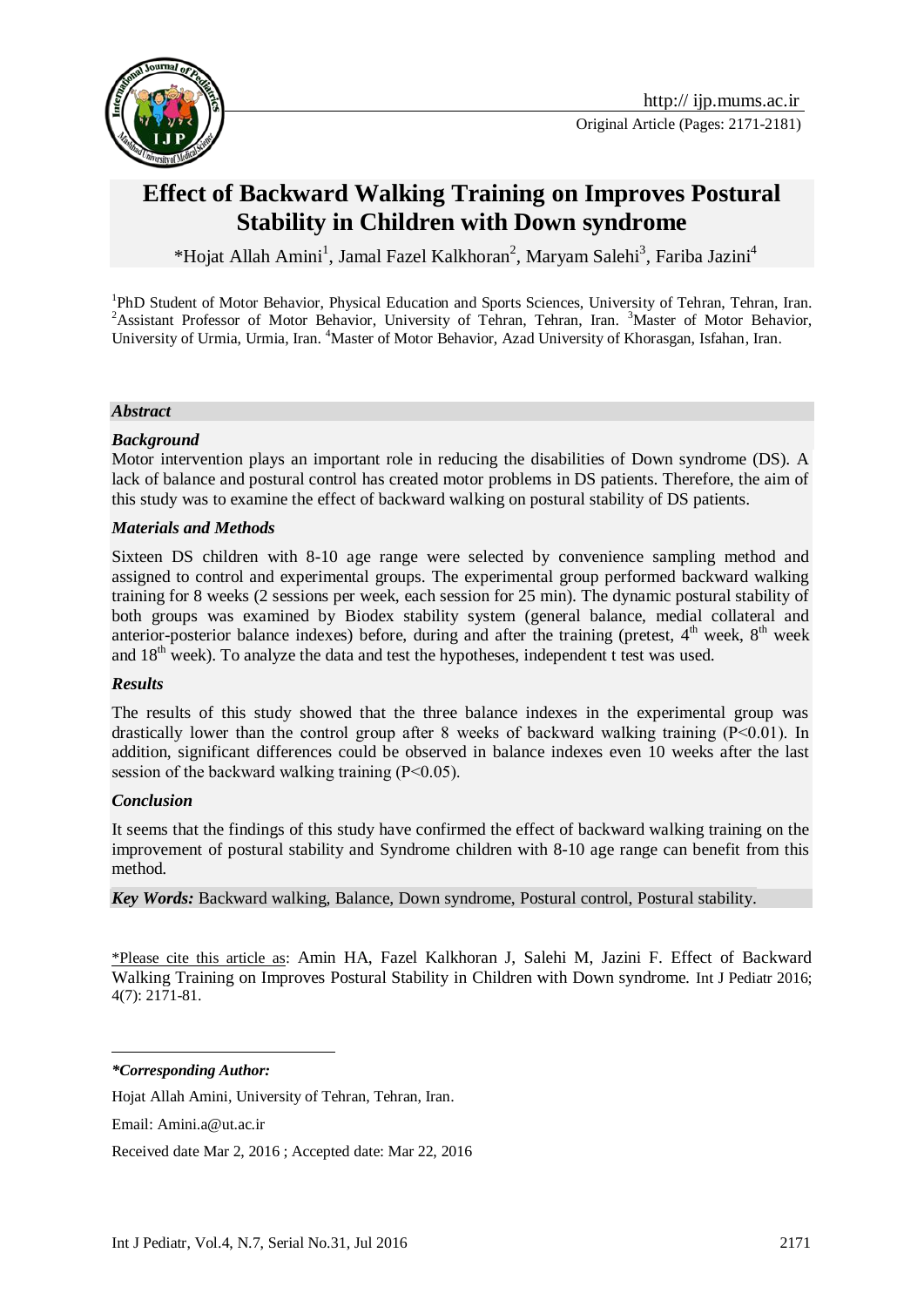## **1- INTRODUCTION**

Down syndrome (DS) is one of the most common chromosome abnormalities accompanied by different physical, mental, behavioral and social disorders (1). Down syndrome is not only diagnosed by facial features, but also some other clinical symptoms such as orthopedic, cardio vascular, neural - muscular, visual, cognitive and perceptional defects. Studies have shown that the individuals with Down syndrome have difficulties in strength, balance, visual - motor coordination and lateralization (2-5). Existing statistics show that DS happens in 1 to 600-800 successful births which represent this syndrome as one of the most common forms of mental retardation (4). More than 350,000 people in USA suffer from this syndrome (6).

Fall is an important factor of children fatalities which can be the reason for 25- 44% of unintentional injuries in children (7, 8). One of the reasons for falls in children is balance impairment and postural sway (9). Postural balance and control is a skill that is integrated by central nervous system using different body systems such as all neuromuscular systems and different parts of the brain. In fact, given the pre-learned motor patterns, central nervous system activates synergic muscular patterns in the limbs through processing the data of vision, vestibular and proprioceptive systems. These muscular patterns create motor strategies through which the individual can maintain balance (2). As a result, balance is comprised of the balance of perceptive, motor and musculoskeletal systems which plays an important role. Balance problems cause DS children to increase their stability limits in their sitting, standing and walking. These children also suffer delayed motion, postural balance and acquisition age of this balance (1). Those factors influencing the reduced balance in DS patients include hypotonia, muscular

weakness, small cerebellum and brainstem. Muscular weakness reduces balance during standing and consequently increases the fall risk (6). Muscle strength of these children is 50% lower than mentally retarded children (11). Therefore, it is necessary for these children to appropriately maintain their muscle strength (12). Today different sports and physical activities such as T'ai chi ch'uan, Taekwondo and Pilates are introduced to improve balance and motor control. These sports are suitable for many individuals with different limitations to improve their balance and motor coordination. It should be mentioned that most of these studies were conducted for the adults and cannot be applied to improve balance impairment in children with physical and mental disabilities.

In addition, as most of these activities need special tools and environments due to their specialized nature, patients may face problems to apply them in their daily life. Some researchers have used training such as resistance training to improve impairments in DS children. Tsimaras et al. (2004) used resistance training to improve muscle strength and dynamic balance of DS children. Sayyadi et al. investigated the effect of progressive resistance training on functional balance of DS children. It seems that given a change in lifestyle in the present society and a limitation of motor space for everyone especially DS patients, it is advised to use those types of training which need minimum space, facilities and expertise. In other words, those types of training which everyone can easily apply should be used. Simple physical activity such as backward walking may have beneficial effects on DS children's health especially on their balance and ability of motor control. Some researchers (8) used the effectiveness of backward walking to improve balance and postural stability. Their research showed the effectiveness of 12 weeks of backward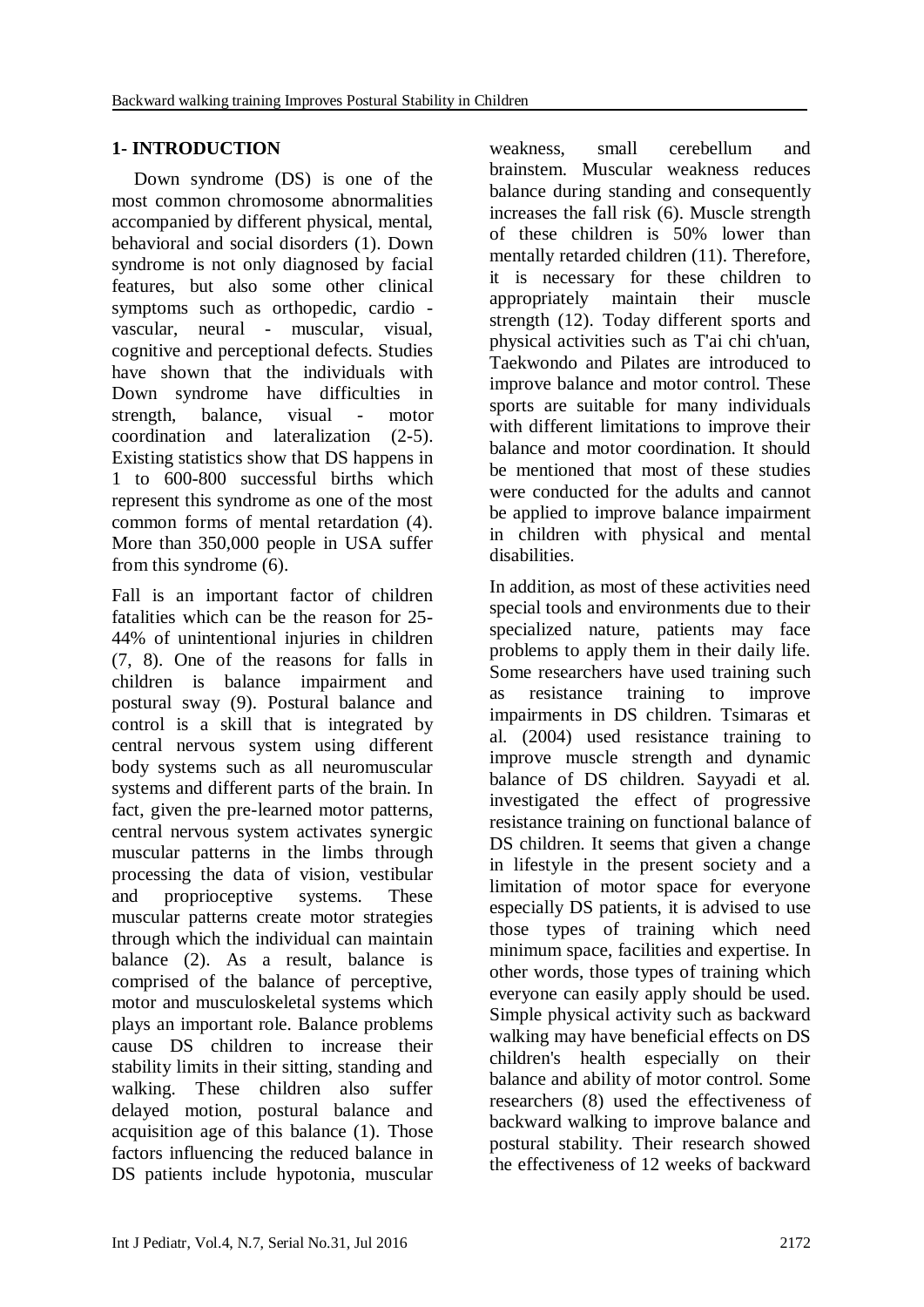walking on static balance of young women. Yang et al. (2007) observed an improvement in walking patterns of patients with stroke after 12 weeks of backward walking training using a walking analysis system. But no researchers have examined the effect of these types of training on balance of DS patients in any age range; therefore, the aim of this study was to examine the effect of backward walking training on postural stability in DS patients (13).

## **2- MATERIALS AND METHODS**

## **2-1. Study Design and Population**

This semi-experimental study was a cross sectional regarding the time and application considering the obtained results. The statistical population consisted of all DS children who were studying in Tehran special schools during October 2013 to January 2014. Sixteen DS boys (8- 10 years old) were selected from this population by convenience sampling method and a specialist's confirmation.

### **2-2. Inclusion and Exclusion criteria**

The conditions to participate in this study were as follows:  $50 \leq \text{intelligence quotient}$  $\leq$  70 (based on their medical profiles), the ability to stand up, to maintain balance and to walk, no participation in physical activities or physiotherapy treatments so that they could influence their responses to balance tests, no medications that influenced their muscle strength, natural vision and hearing with/without assistive devices, no cardiovascular diseases and no neurologic impairments. The subjects were randomly divided into experimental and control groups. Before the study, parents filled out the written consent form for their children's voluntary participation.

### **2-3. Measuring tools**

Dynamic postural stability, which emphasized a subject's ability to maintain center of balance, was assessed using a Biodex balance system (BSS) (14). BSS has a circular platform that is free to move about the anterior-posterior (AP) and medial-lateral (ML) axes simultaneously (15, 16). The BSS software sampled the deviations in the AP and ML directions at a rate of 20 Hz and calculated the anterior/posterior index (API), medial/lateral index (MLI), and overall balance index (OBI) using the following formulas. It is reported that these indexes are reliable and precise measures for dynamic postural stability (15, 17). The intra-tester reliability of BBS were 0.82 (16) and 0.96 (40), and the inter-tester reliability was 0.70 (16) for OBI.

$$
API = \sqrt{\frac{\sum (0 - Y)^2}{N}}
$$
  

$$
MLI = \sqrt{\frac{\sum (0 - X)^2}{N}}
$$
  

$$
OBI = \sqrt{\frac{\sum (0 - Y)^2}{N} + \frac{\sum (0 - X)^2}{N}}
$$

Where; **N** is the numbers of sampling, **Y** and **X** are displacement of COP in the AP and **ML** directions. Thus, OBI, API and MLI represent the subjects' ability to control their balance in all directions, in the sagittal plane, and in the frontal plane respectively (15, 16).

The boys were instructed to walk at a selfselected speed, look straight ahead, and walk as naturally as possible. Each child had finished 3 times of backward walking trial and 3 times of forward walking trials. The walking data of the 3 times had been averaged after being calculated from each trial and analyzed. A whole stride cycle here refers to the phase from one foot contact to the next contact of the same foot, a step refers to the phase from one foot contact to the next contact of the other foot, and a stride length refers to the distance covered by a foot from one contact point to next contact. The balance of the subjects was assessed in four stages: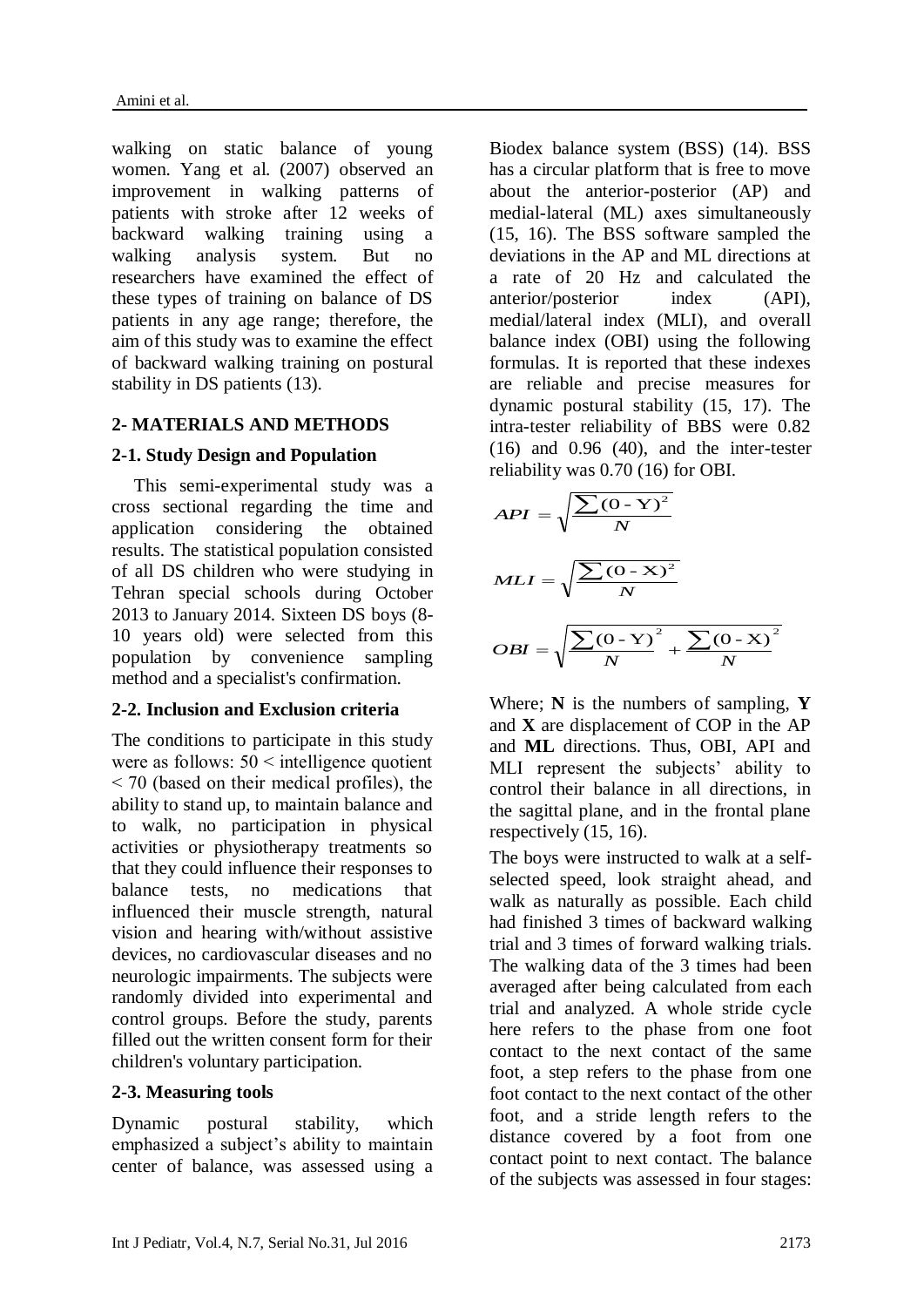the **first** assessment was conducted one week before the backward walking training started; the **second** and **third** assessments were carried out after four and eight weeks and the last assessment was performed for both groups 10 weeks after the experimental group finished their backward walking training. The experimental group performed backward walking training for eight weeks, 2 sessions per week, each session 25 minutes on a 30m flat and straight pathway in a hall with proper floor covering. The pace speed and movement rhythm were not analyzed and there were no limitations or obligations to hold head and neck during the training. An individual looked after each subject to protect him on the pathway. Before each session, the subjects performed warm-up for 10 minutes. Control group did not participate in any regular physical activities.

## **2-4. Data analyses**

Also, independent-Samples t-test was used to compare the corresponding balance indexes between experimental and control groups  $(P < 0.05)$ . When significance found, Cohen's effect size (ES) was used to measure the magnitude of the backward walking training effect (18). Two-way analysis of variance (ANOVA) tests, followed by post hoc-test (Tukey's test), were performed to detect differences in kinematic variables between control and experimental groups (between-subject), and gait differences between forward walking and backward walking (withinsubject).

Kolmogorov-Smirnov test was used to examine data normality and Levine test was applied to examine the variance homogeneity. 2010 Excel software was used to draw the charts and SPSS-16, Chicago, SPSS Inc. (IL) was used for statistical calculations. A significance level of 0.05 was chosen for all the statistical analysis. The body mass index (BMI) is a value derived from the mass (weight) and height of an individual. The BMI is defined as the body mass divided by the square of the body height, and is universally expressed in units of  $\text{kg/m}^2$ , resulting from mass in kilograms and height in [metres.](https://en.wikipedia.org/wiki/Metre)

 $BMI = weight (kg) / height (m<sup>2</sup>)$ 

Weight measurement method: the sample weights were measured via Seca scaled dial (with the accuarcy half -kilogram). The examiner set on zero balance and the subjects were asked to stand in the center with clothing style, so that the weight was distributed in a balanced way between the two legs. Then they were asked to look at faces in a normal exhalation position and stand without movement. In this case, the tester checked the needle and after fixing for three seconds he recorded the read numbers. Height measurement method: The height was measured via Seca scales dial (with the accuracy of a millimeter).

Height meter in height of two meters above the ground was installed on the wall. The subjects were asked to go without shoes, back to the wall stand, So that the back of the leg, buttock muscles, scapula bone and the occipital bone were in contact with the wall. Hands were hanging beside the body and the person was looking at the horizon. Then, the movable handle stadiometer was lowered to the touch the head. Then the subjects were asked to take a deep breath and exhale normally. In that case, the tester looked vertically at the numbers stature and recorder their height.

## **3- RESULTS**

The descriptive statistics of subjects can be observed in **Table.1**. At the beginning of the study and before the application of independent variable, there were no significant differences in body features between the two groups which showed their homogeneity and integration. All participants in this study were in Tehran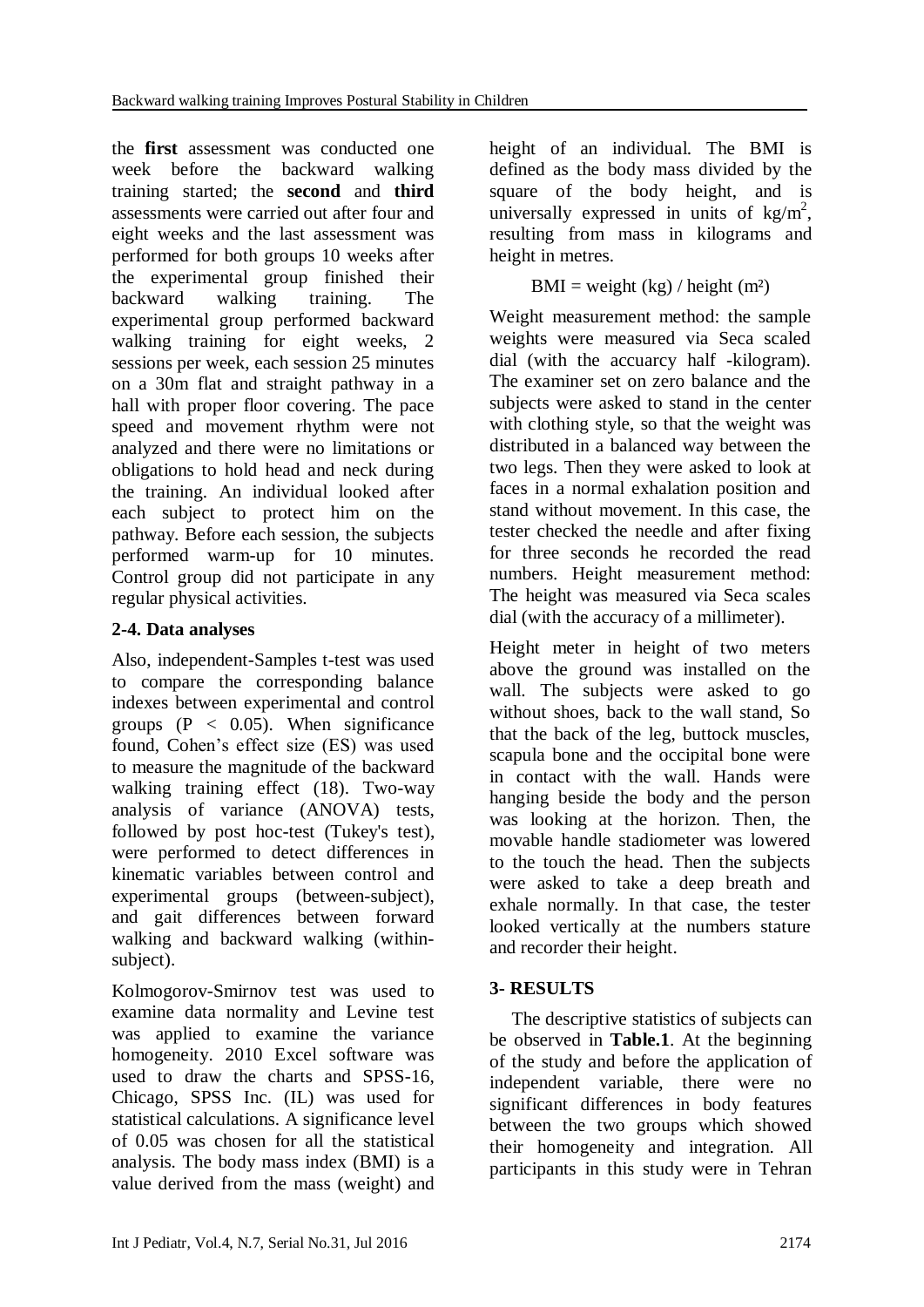city that the economic and social situations in terms of those were located. As **Figure.1** shows, three indexes of balance in experimental group was drastically lower than control group after 8 weeks of backward walking training (P˂0.01).

In addition, there were significant differences in general balance (P˂0.05) and anterior-posterior balance indexes (P˂0.01), although the differences in medial collateral balance index (P>0.05) were not significant between the two groups. So that, backward walking training as compared with forward walking (control group) in general balance and anterior-posterior, has achieved a better situation.

Also, the lower values indicate better balance. The difficult levels of the balance tasks for the four tests (pre test, week 4, week 8, week 18) were different, thus they were not comparable among the four tests.

 **Table-1:** Mean and standard deviation (SD) of statistical indexes of age, height and weight in experimental and control groups (n=16)

| Variables          | Age(yr)      | Height (cm)    | Weight (kg)     | $BMI$ (cm/kg)  |
|--------------------|--------------|----------------|-----------------|----------------|
|                    | $Mean + SD$  | $Mean + SD$    | $Mean + SD$     | $Mean + SD$    |
| Experimental group | $8.6 + 2.4$  | 127.30+4.22    | $34.16 + 14.46$ | $24.75 + 5.17$ |
| Control group      | $8.9 + 3.70$ | $126.6 + 5.64$ | $33.21 + 9.21$  | $24.66 + 6.09$ |

SD: Standard deviation; BMI: Body mass index.



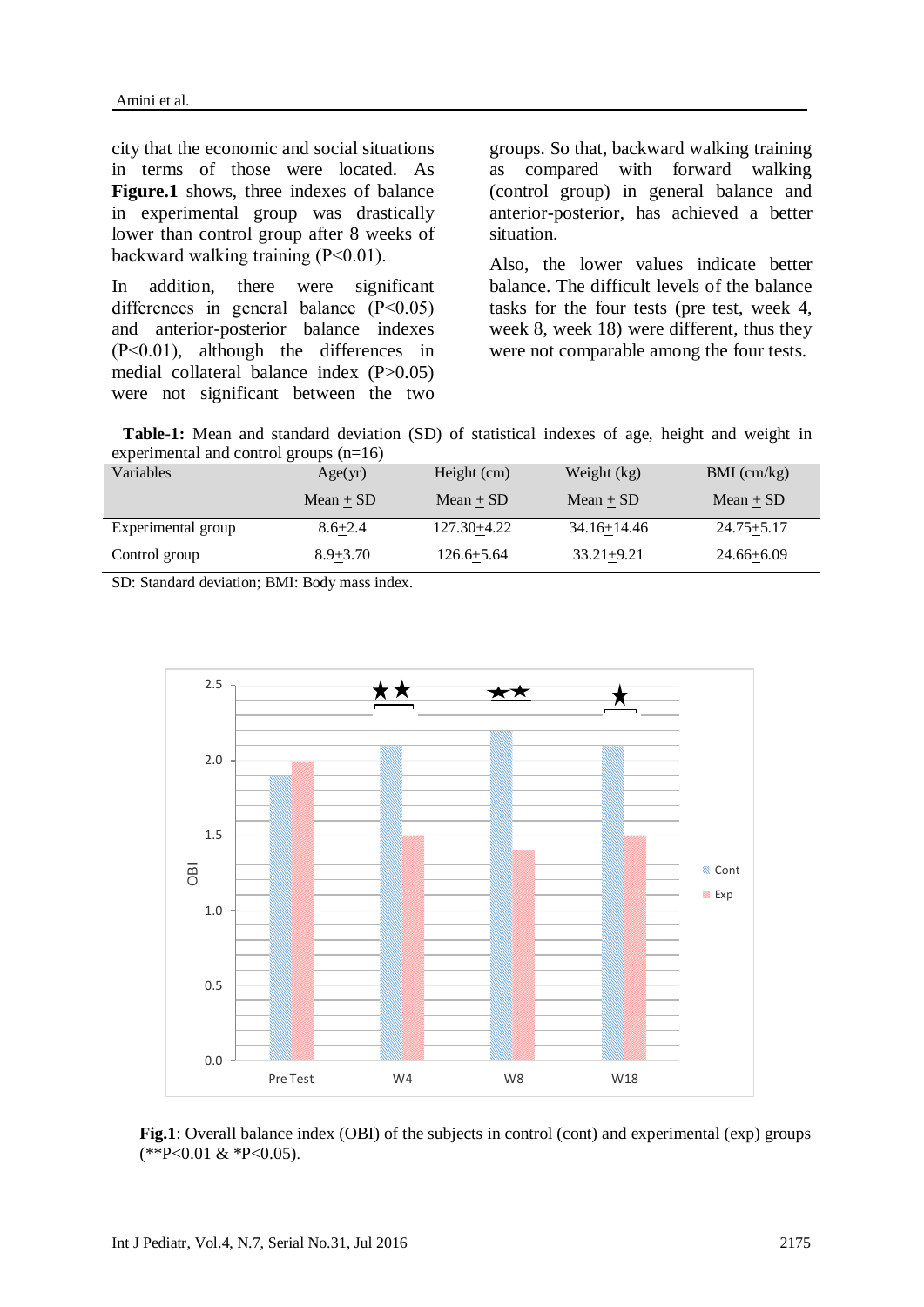

**Fig.2**: Anterior/posterior index (API) of the subjects in control (cont) and experimental (exp) groups (\*\*P<0.01 & \*P<0.05).



**Fig.3**: Medial/lateral index (MLI) of the subjects in control (cont) and experimental (exp) groups (\*\*P<0.01 & \*P<0.05).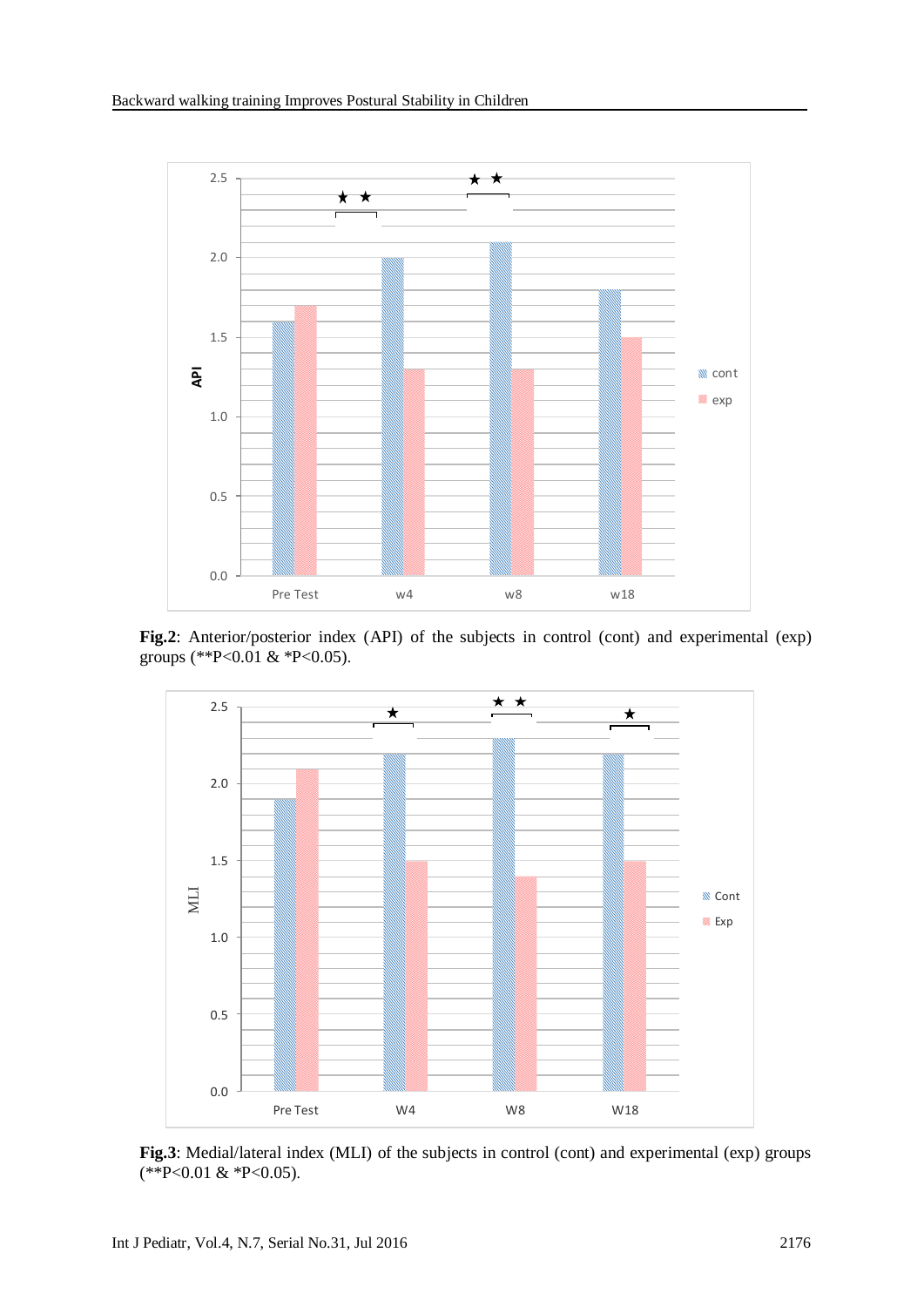## **4- DISCUSSION**

The results of this study indicated that the balance of the boys had been significantly improved after 8 weeks of backward walking training (**Fig.1**). These results was consistent with findings of Hao and Chen (2011), Zhang et al. (2008), Yang et al. (2005), Galli, Rigoldi, Mainardi (2008) and Deursen et al. (1998). Hao and Chen (2011) in their study showed that the spatial and temporal variables such as travel time, stride length, step rate and step amplitude and angular displacement of the muscles of the lower back walking gait naturally different. This difference resulted from exercises to improve balance, walking backward helps (19). The balance ability, especially in the anterior/posterior direction, was still maintained at a higher level, when the backward walking training program had stopped for 3 months. It is considered that the effect is obvious, when ES is greater than 0.8 (18). Our results are similar to findings by Zhang et al. (2008) and Yang et al. (2005) Zhang et al. (2008) measured and compared static balance abilities of 18 old women (experimental group) before and after 12 weeks Backward walking training with that of 12 old women (control group) without backward walking training using a force plate and an electronic apparatus for single standing test (8, 13, 20). They found that the single leg standing duration of the experimental group was increased and greater than the control group; the fluctuation of gravity center of static standing with eye closed of the experimental group was decreased and less than the control group. Galli et al. (2008) and Yang et al. (2005) measured gait patterns of two groups (control,  $n=12$ ; experimental, n=13) of patients post stroke using a gait analysis system, and found that after a three-week backward walking training period, subjects of experimental group showed more improvement than those in control group for walking speed, stride length, and symmetry index (13, 37). These findings may be useful for developing balance skills in children with Down syndrome walk back through providing training and creating an active lifestyle among children with Down syndrome.

The exact mechanism through which backward walking training cause improvement of balance and motor control is yet to be fully elucidated. It has been generally assumed that there are many systems within the body that work in concert to move the center of mass (COM) in relation to the base of support (BOS) in a controlled manner when engaged in dynamic tasks (21). There are three primary systems involved for the balancing process: (1) the sensory system (visual, cutaneous and proprioceptive, and vestibular senses), which gives feedback to alter the balance action during a voluntary motor task, (2) the motor system, which creates the coordination movement to maintain balance, and (3) the biomechanical system or musculoskeletal system, which includes the muscles that create the movement torques and the bony and joint frame on which movements are made (21).

All those three systems may be associated with the improvement of balance by backward walking exercise. Children rely more on visual cues than the other sensory cues (22), but children can reweight the three afferent cues since 3 years old in order to maintain balance, and this multisensory reweighting increases with age in children (3). During backward walking, the visual cues doesn't provide the child with the visual information necessary to anticipant ground condition, and motor pattern are unconventional, the boys have to reorganize and adapt the changed information from visual, cutaneous and proprioceptive, and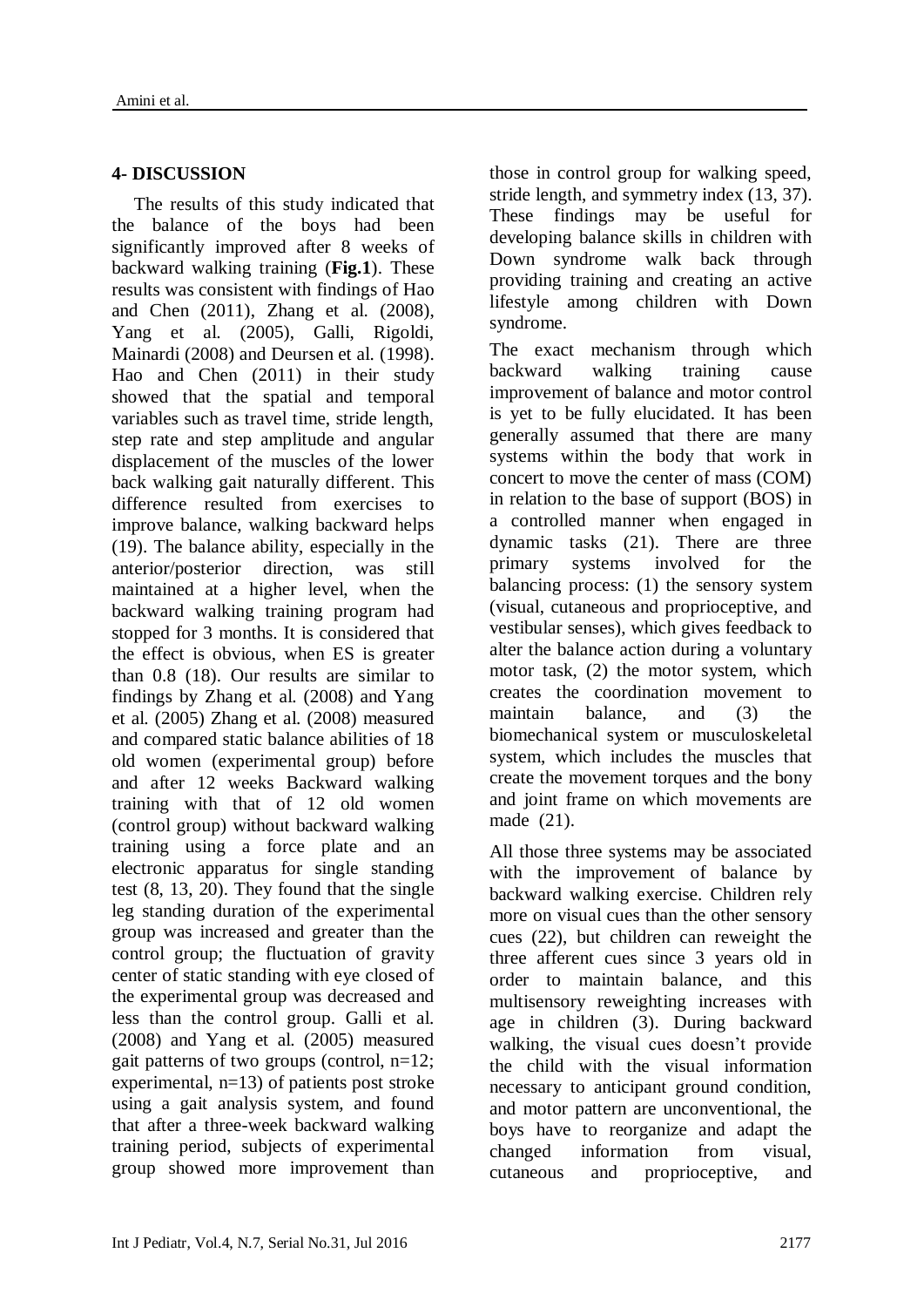vestibular senses, and then enhance the movement control to maintain dynamic balance (39). It has been reported that prolonged backward walking exercise causes neural adaptations. Schneider, Capaday (23) and Ung et al. (24) found that daily backward walking training progressive induced adaptation of the soleus H-reflex. Van Deursen et al. (1998) suggested that both forward walking and backward walking are mediated by the same central pattern generator (CPG), and only small modifications in the CPG are required in order to produce the different characteristics of each walking mode (25). The reorganization of the muscle synergies or neuromotor control in lower limbs during backward walking might be a possible reason for the improvement of balance by backward walking training. The changes of muscles strength at lower limbs may contribute to the improvement of balance induced by backward walking exercise as well. The contraction modes of lower limb muscles are reversed in backward walking conditions. For example, eccentric contraction of the quadriceps muscle during the loading phase of the forward walking gait is replaced by a concentric contraction during backward walking (26).

Previous studies indicate that strengths of quadriceps and hamstring muscles are increased after backward walking exercise (27). Although we found that backward walking increased balance ability for boys as those old women (20) and patients (13), we still don't know whether the mechanism involved in these boys was same as those old women or patients. The three sensory components of sensor motor control system develop in different periods (38). Function of proprioception seemed to mature at 3 to 4 years of age, but visual and vestibular afferent systems reached adult level at 15 to 16 years of age (41). The boys in this study were only at 7 to 8 years of age. Backward walking is much

easier to put into practice. Backward walking also offer benefits especially in balance and motor control ability beyond those experienced through forward walking alone. In comparing with forward walking (FW), backward walking results in the mean electro my graphic (EMG) activity of the lower extremities over the gait cycle (33) which suggests a greater level of energy expenditure during backward walking than the FW. In fact, it has been found that, during backward walking, oxygen consumption and heart rate are much greater than during matched speed forward walking (28, 34), suggesting that backward walking need more metabolic cost, and provide more stimulus to maintain fitness of cardiovascular system. Due to its improvement of motor control ability (13, 20) and reducing impact upon knee joints (35), backward ambulation can be used as a rehabilitation technique for treating patients post stroke (13) and with orthopedic problems, especially those involving knee dysfunction (27, 36).

## **4-1. Limitations of the study**

Among the limitations of the present study was the effect of the program just move on postural control was assessed and in the fields of communication and cognitive study was don't assessed. Also, the effects of the intervention program was only on motor abilities but motor fitness factors such as flexibility, were not assessed. Finally, environmental factors, diet and medications at the time of the test subjects and education sessions that may have an effect on results, not under the control of the investigator.

## **5. CONCLUSION**

This study indicates that Backward walking training on school-aged boys can improve their balance. It has found that there was no difference between control and experimental groups in the kinematics of both forward walking and Backward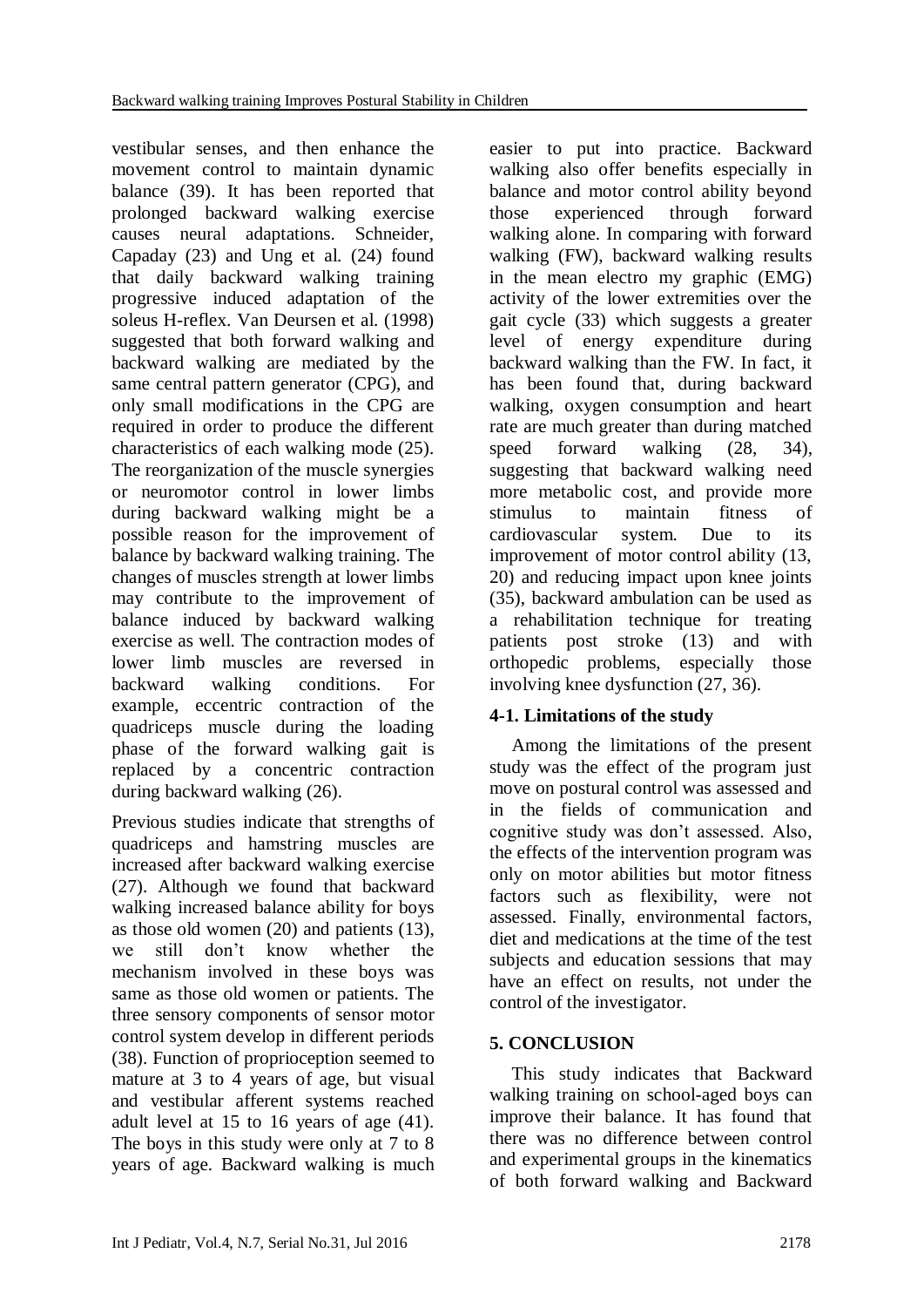walking gaits after the Backward walking training. These findings may provide useful information to promote balance ability in prevention of fall injuries through Backward walking training, and promote physically active lifestyle. They may also provide useful information to understand the mechanism of improvement of balance induced by Backward walking training. The present study used eight weeks of backward walking training and the results showed that this training improved the motor function especially dynamic balance of DS children.

As backward walking training need no special equipment, it is suggested that this type of training should be used to improve movement disorders and provide an active lifestyle so that its benefits can be recognized more easily. The participants of this study were selected from DS boys, therefore, it is necessary to have female participants in future studies as well. Also, this type of training can be used to improve balance in other populations.

#### **6- CONFLICT OF INTEREST:** None.

### **7- ACKNOWLEDGMENT**

The researchers would like to thank those who helped them in conducting this study.

#### **8- REFERENCES**

1. Hemmati S, Asadi A, Mirsepasi Z. Load of family and problems of people with down syndrome. Tehran: Rehabilitation; 2005. 20-4.

2. Connolly H, Michael BT, 1986. Performance of retarded children, with and without Down's syndrome, on the Bruininks Oseretsky Test of Motor Proficiency. Physical Therapy; 66: 344–8.

3. Bair WN, Kiemel T, Jeka JJ, Clark JE. Development of multisensory reweighting for posture control in children. Exp Brain Res 2007; 183:435-46.

4. Frith U, Frith CD, 1974. "Specific motor disabilities in Down's syndrome". J Child Psychol Psychiatry.15: pp: 292–301.

5. Cioni M, Cocilovo A, Di Pasquale F. Strength deficit of knee extensor muscles of individuals with Down's syndrome from childhood to adolescence. Am J Mental Retard 1994; 99: 166–74.

6. Villamonte R. Reliability of sixteen balance tests in individuals with down syndrome. Department of Exercise Sciences, Brigham Young University. 2009. Available at: http://scholarsarchive.byu.edu/cgi/viewcontent .cgi?article=2808&context=etd.

7. Donroe J, Gilman RH, Brugge D, Mwamburi M, Moore DA. Falls, poisonings, burns, and road traffic injuries in urban Peruvian children and adolescents: a community based study. Injury Prevention 2009; 15:390-96.

8. Jiang X, Zhang Y, Wang Y, Wang B, Xu Y, Shang L. An analysis of 6215 hospitalized unintentional injuries among children aged 0- 14 in northwest China. Accident Analysis and Prevention 2010; 42:320-26.

9. Love PF, Tepas JJ, Wludyka PS, Masnita-Iusan C. Fall-related pediatric brain injuries: the role of race, age, and sex. Journal of Trauma 2009; 67(Suppl 1):12-15.

10. Abdel Rahman S. Efficacy of virtual reality-based therapy on balance in children with Down syndrome.World Applied Sciences Journal 2010; 10 (3): 254-61.

11. Shields N, Taylor NF. A student-led progressive resistance training program increases lower limb muscle strength in adolescents with Down syndrome: a randomised controlled trial. Journal of Physiotherapy 2010; 56:187-93.

12. Croce RV, Pitetti KH, Horvat M. Peak torque, average power, and hamstrings/quadriceps ratios in nondisabled adults and adults with mental retardation. Arch Phys Med Rehabil 1996; 77: 369-72.

13. Yang YR, Yen JG, Wang RY, Yen LL, Lieu FK. Gait outcomes after additional backward walking training in patients with stroke: a randomized controlled trial. Clinical Rehabilitation 2005; 19: 264-73.

14. Biodex Medical Systems, Inc . Balance System SD Operation/Service Manual.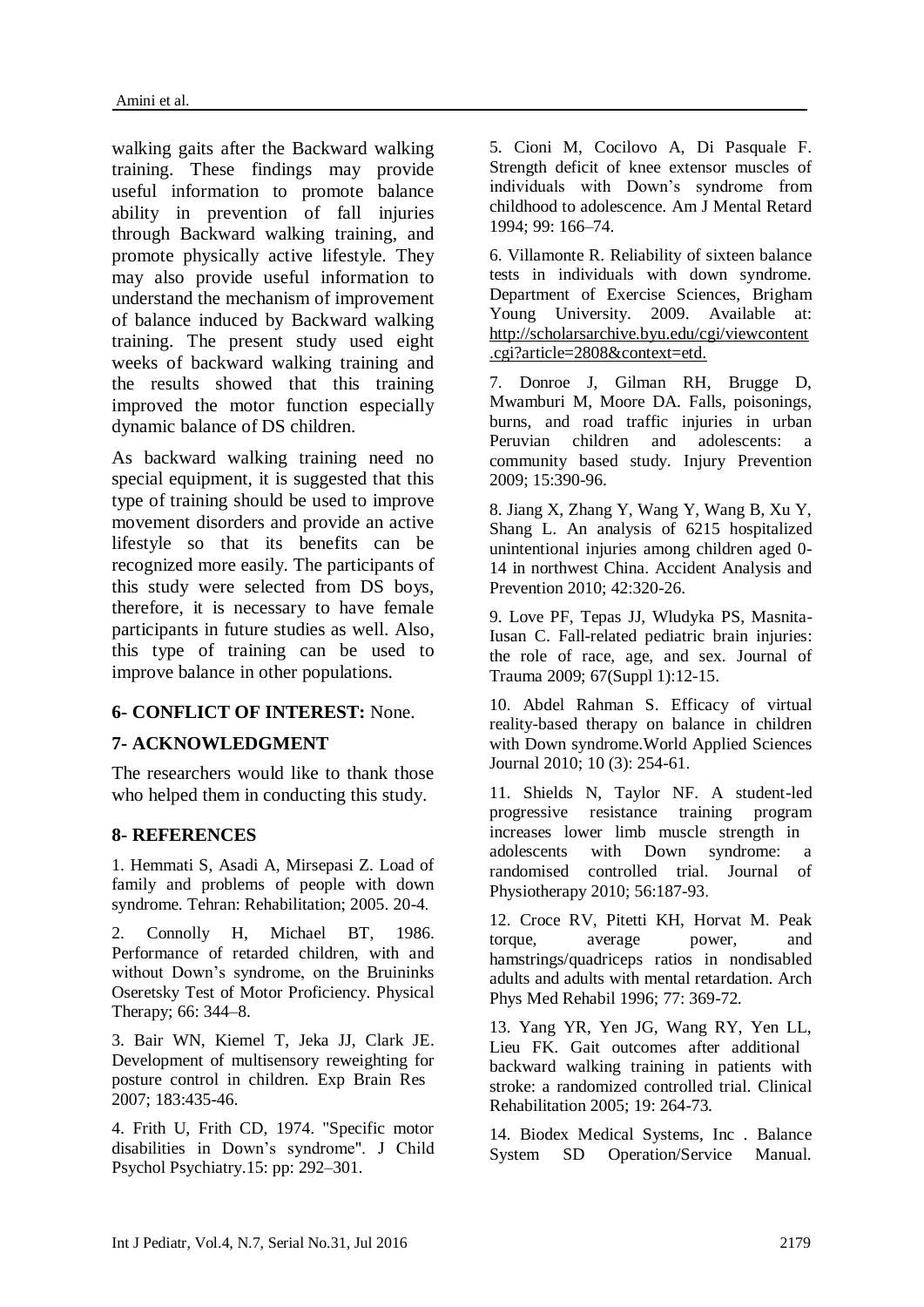Shirley, NY: Biodex Medical Systems, Inc; 2011.

15. Arnold BL, Schmitz RJ. Examination of balance measures produced by the Biodex Stability System. Journal of Athletic Training 1998; 33:323-27.

16. Schmitz R, Arnold B. Intertester and intratester reliability of a dynamic balance protocol using the biodex stability system. Journal of Sport Rehabilitation 1998; 7: 95- 101.

17. Wikstrom EA, Tillman MD, Smith AN, Borsa PA. A New Force-Plate Technology Measure of Dynamic Postural Stability: The Dynamic Postural Stability Index. Journal of Athletic Training 2005; 40:305-9.

18. Cohen J. Statistical power analysis for the behavioral sciences. Second Edition. Hillsdale, NJ: Lawrence Earlbaum Associates; 1988.

19. Hao and Chen. Backward walking training improves balance in school-aged boys. Sports Medicine, Arthroscopy, Rehabilitation, Therapy & Technology. 2011.24 (3).

20. Zhang S, Lin Z, Yuan Y, Wu X. Effect of backward-walking on the static balance ability and gait of the aged people. Chinese Journal of Sports Medicine 2008; 27:304-307. (In Chinese: English Abstract).

21. Westcott SL, Lowes LP, Richardson PK. Evaluation of postural stability in children: current theories and assessment tools. Physical Therapy 1997; 77:629-45.

22. Sparto PJ, Redfern MS, Jasko JG, Casselbrant ML, Mandel EM, Furman JM. The influence of dynamic visual cues for postural control in children aged 7-12 years. Exp Brain Res 2006; 168:505-16.

23. Schneider C, Capaday C. Progressive adaptation of the soleus H-reflex with daily training at walking backward. Journal of Neurophysiology 2003; 89:648-56.

24. Ung RV, Imbeault MA, Ethier C, Brizzi L, Capaday C. On the potential role of the corticospinal tract in the control and progressive adaptation of the soleus H-reflex during backward walking. Journal of Neurophysiology 2005; 94:1133-42.

25. van Deursen RW, Flynn TW, McCrory JL, Morag E. Does a single control mechanism exist for both forward and backward walking? Gait & Posture 1998; 7:214-24.

26. Thorstensson A. How is the normal locomotor program modified to produce backward walking? Experimental Brain Research 1986; 61:664-68.

27. Cipriani DJ, Armstrong CW, Gaul S. Backward walking at three levels of treadmill inclination: an electromyographic and kinematic analysis. Journal of Orthopaedic & Sports Physical Therapy 1995; 22:95-102.

28. Flynn TW, Connery SM, Smutok MA, Zeballos RJ, Weisman IM. Comparison of cardiopulmonary responses to forward and backward walking and running. Medicine & Science in Sports & Exercise 1994; 26:89-94.

29. Hackney ME, Earhart GM. Tai Chi improves balance and mobility in people with Parkinson disease. Gait & Posture 2008; 28:456-60.

30. Wong AM, Lan C. Tai Chi and balance control. Medicine and Sport Science 2008; 52:115-123.

31. Cromwell RL, Meyers PM, Meyers PE, Newton RA. Tae Kwon Do: an effective exercise for improving balance and walking ability in older adults. Journal of Gerontology Series A-Biological Sciences and Medical Sciences 2007; 62:641-46.

32. Shigematsu R, Okura T, Sakai T, Rantanen T. Square-stepping exercise versus strength and balance training for fall risk factors. Aging Clinical and Experimental Research 2008; 20:19-24.

33. Grasso R, Bianchi L, Lacquaniti F. Motor patterns for human gait: backward versus forward locomotion. Journal of Neurophysiology 1998; 80:1868-85.

34. Hooper TL, Dunn DM, Props JE, Bruce BA, Sawyer SF, Daniel JA. The effects of graded forward and backward walking on heart rate and oxygen consumption. Journal of Orthopaedic & Sports Physical Therapy 2004; 34:65-71.

35. Albensi RJ, Nyland J, Caborn DN. The relationship of body weight and clinical foot and ankle measurements to the heel forces of